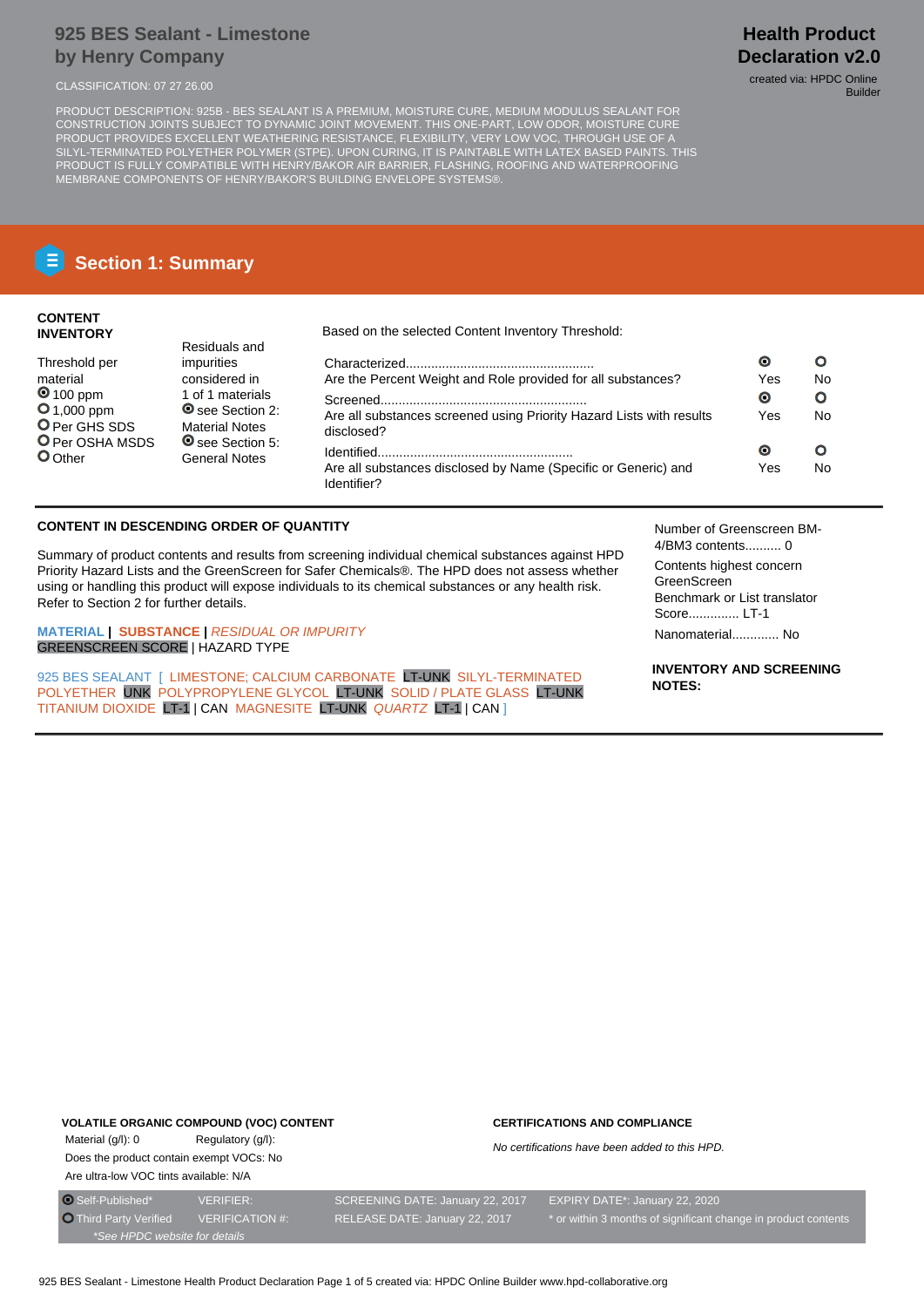This section lists materials in a product and the substances in each material based on the Inventory Threshold for each material. If residuals or impurities from the manufacturing or extraction processes are considered for a material, these are inventoried and characterized to the extent described in the Material and/or General Notes. Chemical substances are screened against the HPD Priority Hazard Lists for human and environmental health impacts. Screening is based on best available information; "Not Found" does not necessarily mean there is no potential hazard associated with the product or its contents. More information about Priority Hazard Lists and the GreenScreen can be found online: www.hpd-collaborative.org and www.greenscreenchemicals.org.

|  | 925 BES SEALANT<br>Inventory Threshold: 100 ppm Residuals Considered: Yes<br>Material Notes: | %: 100.0000 - 100.0000 HPD URL: |                                   |                                         |                                   |  |  |
|--|----------------------------------------------------------------------------------------------|---------------------------------|-----------------------------------|-----------------------------------------|-----------------------------------|--|--|
|  | LIMESTONE; CALCIUM CARBONATE                                                                 |                                 |                                   | ID: 1317-65-3                           |                                   |  |  |
|  | %: 40.0000 - 50.0000                                                                         | GS: LT-UNK                      | RC: None                          | NANO: NO                                | ROLE: Filler/film<br>strengthener |  |  |
|  | <b>HAZARDS:</b>                                                                              |                                 | <b>AGENCY(IES) WITH WARNINGS:</b> |                                         |                                   |  |  |
|  | None Found                                                                                   |                                 |                                   | No warnings found on HPD Priority lists |                                   |  |  |
|  | <b>SUBSTANCE NOTES:</b>                                                                      |                                 |                                   |                                         |                                   |  |  |
|  | SILYL-TERMINATED POLYETHER                                                                   |                                 |                                   | ID: 205265-06-1                         |                                   |  |  |
|  | %: 20.0000 - 30.0000                                                                         | GS: UNK                         | RC: None                          | NANO: NO                                | ROLE: Waterproofing<br>polymer    |  |  |
|  | <b>HAZARDS:</b><br>None Found                                                                |                                 |                                   | <b>AGENCY(IES) WITH WARNINGS:</b>       |                                   |  |  |
|  |                                                                                              |                                 |                                   | No warnings found on HPD Priority lists |                                   |  |  |
|  | <b>SUBSTANCE NOTES:</b>                                                                      |                                 |                                   |                                         |                                   |  |  |
|  | POLYPROPYLENE GLYCOL                                                                         |                                 |                                   | ID: 25322-69-4                          |                                   |  |  |
|  | %: 10.0000 - 20.0000                                                                         | <b>GS: LT-UNK</b>               | RC: None                          | NANO: NO                                | ROLE: Flexibilizer                |  |  |
|  | <b>HAZARDS:</b>                                                                              |                                 |                                   | <b>AGENCY(IES) WITH WARNINGS:</b>       |                                   |  |  |
|  | None Found                                                                                   |                                 |                                   | No warnings found on HPD Priority lists |                                   |  |  |
|  | <b>SUBSTANCE NOTES:</b>                                                                      |                                 |                                   |                                         |                                   |  |  |
|  | <b>SOLID / PLATE GLASS</b>                                                                   |                                 |                                   | ID: 65997-17-3                          |                                   |  |  |
|  | %: 5.0000 - 15.0000                                                                          | <b>GS: LT-UNK</b>               | RC: None                          | NANO: NO                                | ROLE: Application aid             |  |  |
|  |                                                                                              |                                 |                                   |                                         |                                   |  |  |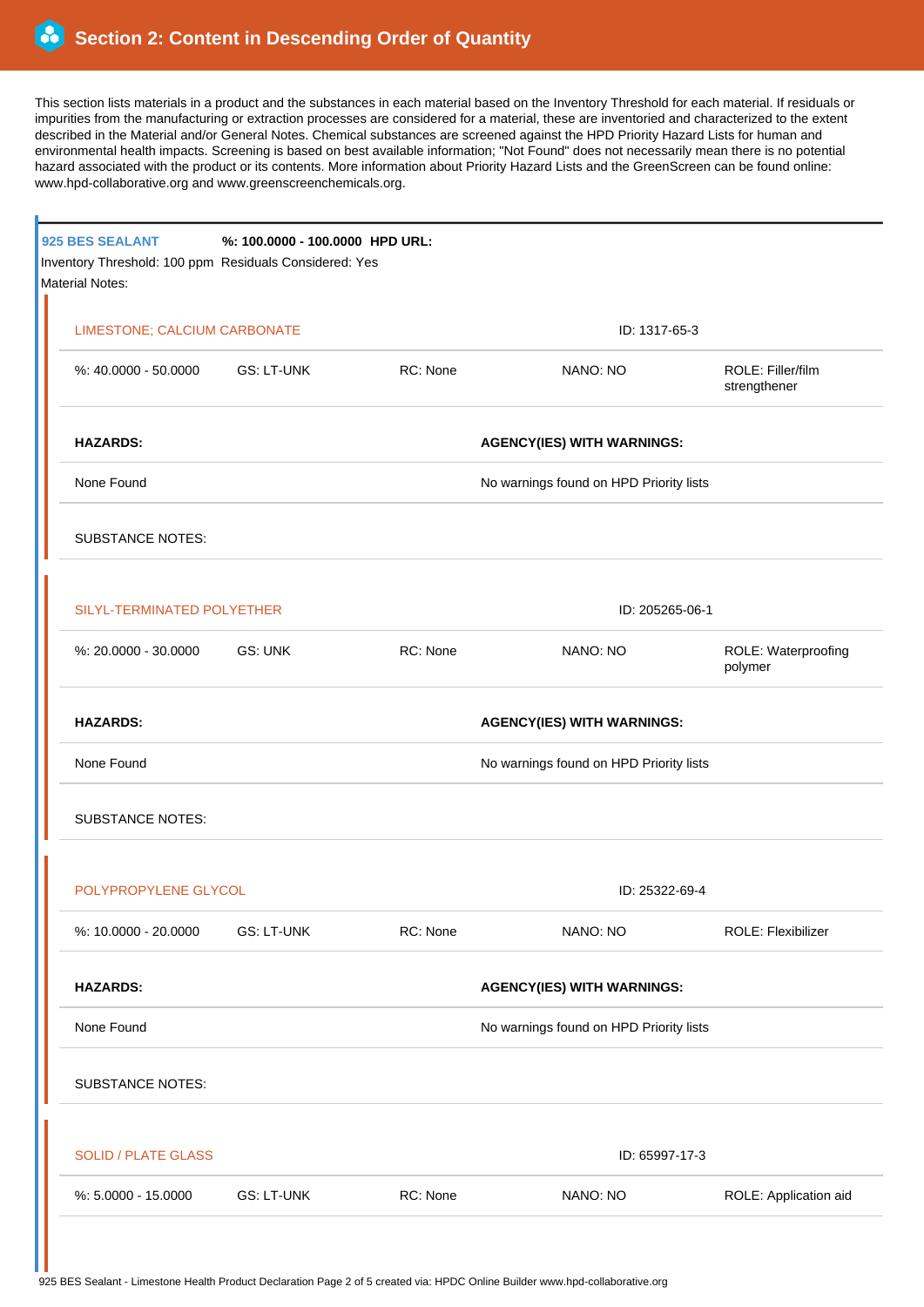| <b>HAZARDS:</b>                                      | <b>AGENCY(IES) WITH WARNINGS:</b>       |                                                              |                                                                                                            |                         |  |  |  |
|------------------------------------------------------|-----------------------------------------|--------------------------------------------------------------|------------------------------------------------------------------------------------------------------------|-------------------------|--|--|--|
| None Found                                           | No warnings found on HPD Priority lists |                                                              |                                                                                                            |                         |  |  |  |
| <b>SUBSTANCE NOTES:</b>                              |                                         |                                                              |                                                                                                            |                         |  |  |  |
| <b>TITANIUM DIOXIDE</b>                              |                                         |                                                              | ID: 13463-67-7                                                                                             |                         |  |  |  |
| $%: 1.0000 - 5.0000$                                 | <b>GS: LT-1</b>                         | RC: None                                                     | NANO: NO                                                                                                   | ROLE: Pigment           |  |  |  |
| <b>HAZARDS:</b>                                      | <b>AGENCY(IES) WITH WARNINGS:</b>       |                                                              |                                                                                                            |                         |  |  |  |
| CANCER                                               |                                         | US CDC - Occupational Carcinogens<br>Occupational Carcinogen |                                                                                                            |                         |  |  |  |
| <b>CANCER</b>                                        | CA EPA - Prop 65                        |                                                              | Carcinogen - specific to chemical form or<br>exposure route                                                |                         |  |  |  |
| CANCER                                               | <b>IARC</b>                             |                                                              | Group 2B - Possibly carcinogenic to humans -<br>inhaled from occupational sources                          |                         |  |  |  |
| CANCER                                               | <b>MAK</b>                              |                                                              | Carcinogen Group 3A - Evidence of carcinogenic<br>effects but not sufficient to establish MAK/BAT<br>value |                         |  |  |  |
| SUBSTANCE NOTES: Not available in a respirable form. |                                         |                                                              |                                                                                                            |                         |  |  |  |
|                                                      |                                         |                                                              |                                                                                                            |                         |  |  |  |
| <b>MAGNESITE</b>                                     | ID: 546-93-0                            |                                                              |                                                                                                            |                         |  |  |  |
| %: 1.0000 - 5.0000                                   | <b>GS: LT-UNK</b>                       | RC: None                                                     | NANO: NO                                                                                                   | ROLE: Thixotrope        |  |  |  |
| <b>HAZARDS:</b>                                      | <b>AGENCY(IES) WITH WARNINGS:</b>       |                                                              |                                                                                                            |                         |  |  |  |
| None Found                                           | No warnings found on HPD Priority lists |                                                              |                                                                                                            |                         |  |  |  |
| <b>SUBSTANCE NOTES:</b>                              |                                         |                                                              |                                                                                                            |                         |  |  |  |
| <b>QUARTZ</b>                                        | ID: 14808-60-7                          |                                                              |                                                                                                            |                         |  |  |  |
| %: Impurity/Residual                                 | <b>GS: LT-1</b>                         | RC: None                                                     | NANO: NO                                                                                                   | ROLE: Impurity/Residual |  |  |  |
| <b>HAZARDS:</b>                                      | <b>AGENCY(IES) WITH WARNINGS:</b>       |                                                              |                                                                                                            |                         |  |  |  |
| CANCER                                               | US CDC - Occupational Carcinogens       |                                                              | Occupational Carcinogen                                                                                    |                         |  |  |  |
| CANCER                                               | CA EPA - Prop 65                        |                                                              | Carcinogen - specific to chemical form or<br>exposure route                                                |                         |  |  |  |
| CANCER                                               | <b>IARC</b>                             |                                                              | Group 1: Agent is carcinogenic to humans -<br>inhaled from occupational sources                            |                         |  |  |  |
| <b>CANCER</b>                                        | US NIH - Report on Carcinogens          |                                                              | Known to be Human Carcinogen (respirable size -<br>occupational setting)                                   |                         |  |  |  |
|                                                      |                                         |                                                              |                                                                                                            |                         |  |  |  |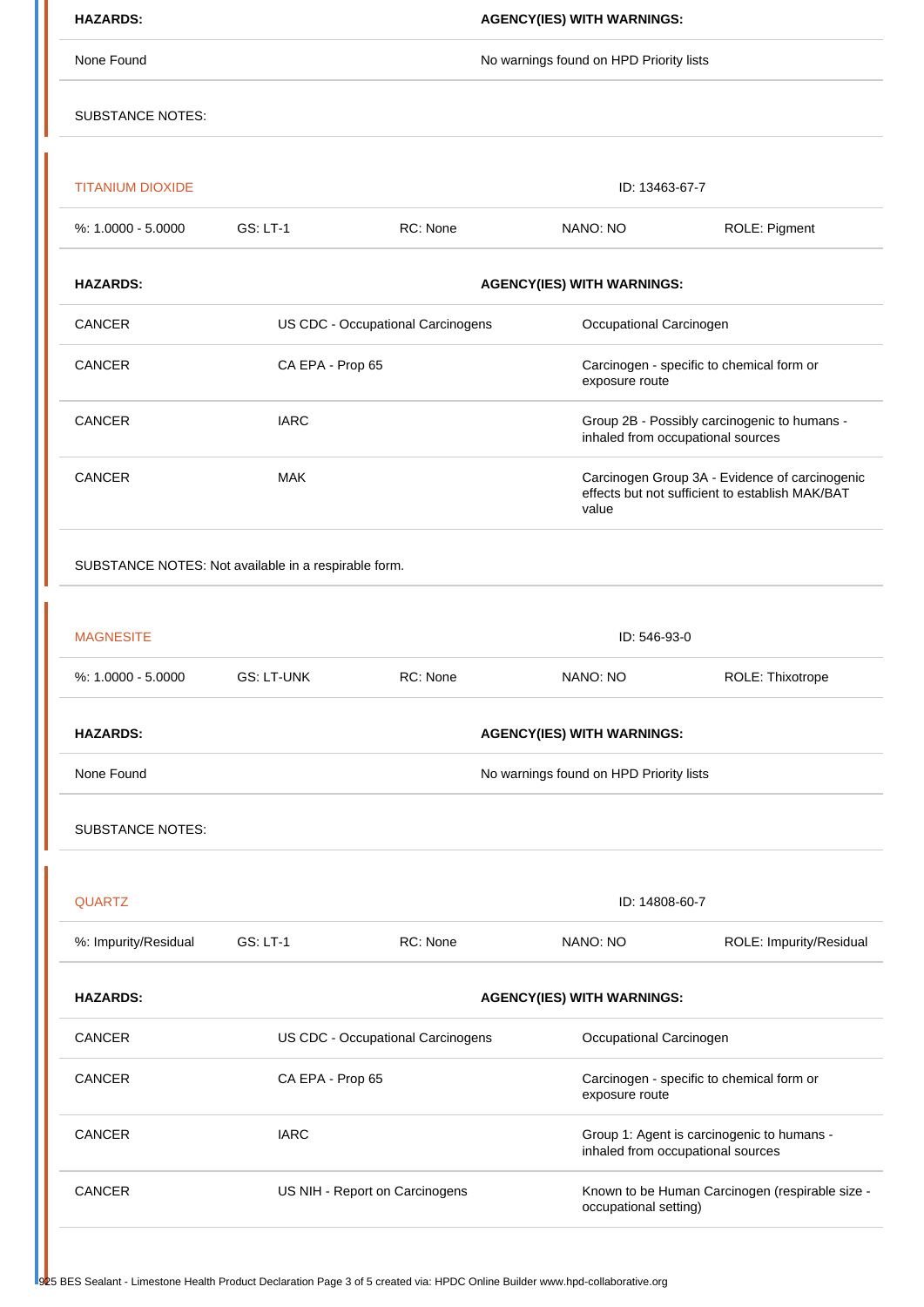SUBSTANCE NOTES: Not present in respirable form.

## 0  **Section 3: Certifications and Compliance**

This section lists applicable certification and standards compliance information for VOC emissions and VOC content. Other types of health or environmental performance testing or certifications completed for the product may be provided.

#### $\overline{+}$  **Section 4: Accessories**

This section lists related products or materials that the manufacturer requires or recommends for installation (such as adhesives or fasteners), maintenance, cleaning, or operations. For information relating to the contents of these related products, refer to their applicable Health Product Declarations, if available.

**B Section 5: General Notes**